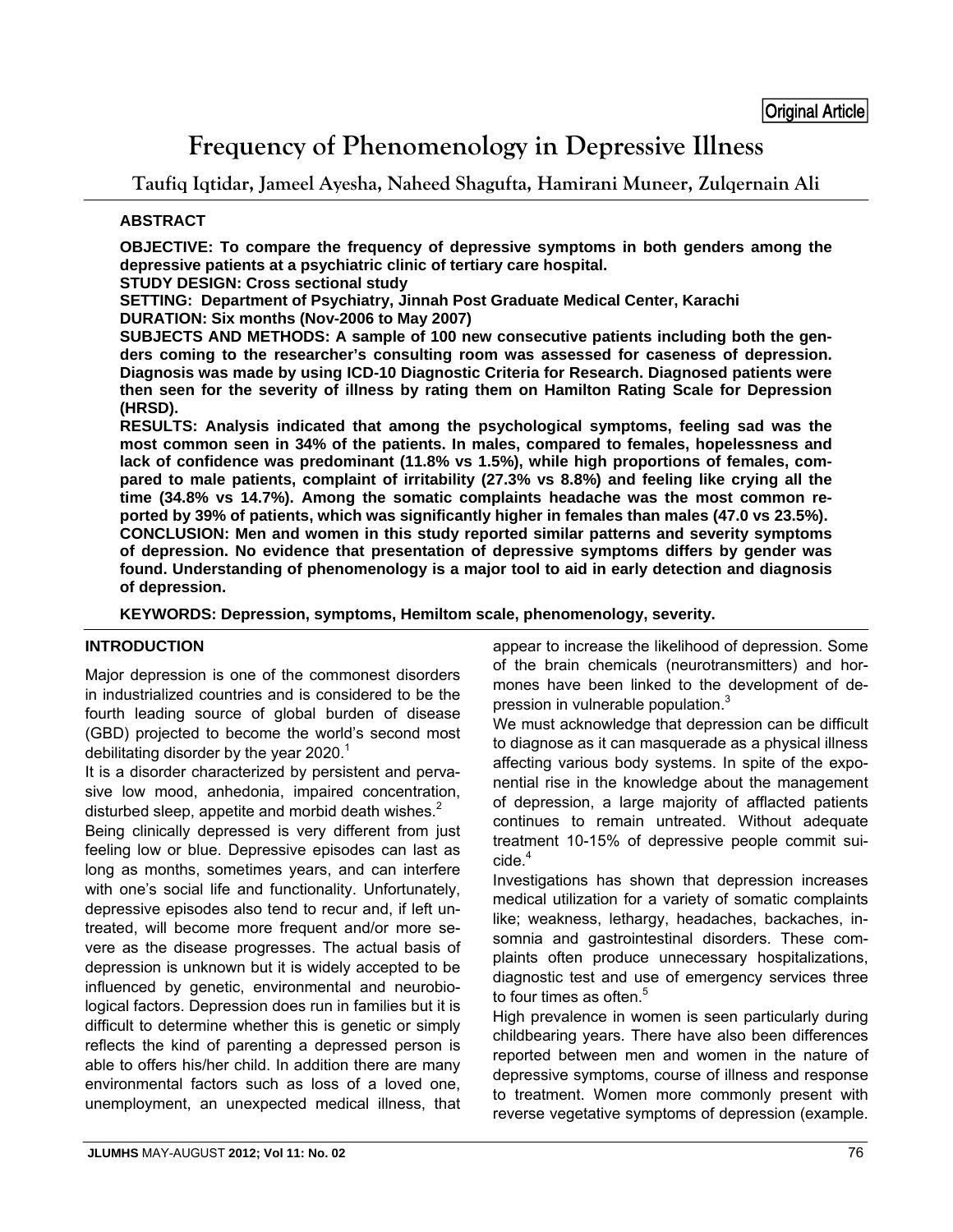#### **Frequency of Phenomenology in Depressive Illness**

hypersomnia, hyperphagia, carbohydrate craving and weight gain) compared with men.<sup>6</sup>

Women also endorse a greater number of depressive symptoms and, for a particular level of severity, a higher degree of subjective distress. Specifically sleep disturbance, psychomotor retardation, feelings of worthlessness or guilt, anxiety, and somatization are endorsed more often by women.<sup>6</sup>

Studies have demonstrated that women also exhibit a higher prevalence of somatic depression (that is fatigue, appetite and sleep disturbance) then men.<sup>6</sup>

Depression in adulthood remains a very common and under treated condition resulting in a high degree of disability.<sup>7</sup>

It should be borne in mind that Major Depressive Disorder has significant potential morbidity and mortality. Suicide is the second leading cause of death in persons aged 20-35 years and depressive disorder is a major factor in around 50% of these deaths. $8$ 

Although increased prevalence of depression in women is well documented there has been less studies regarding gender differences in phenomenology. This study was designed to determine the sex specific frequency of severity of depression and depressive symptoms among the depressive patients at a psychiatric clinic of tertiary care hospital for appropriate screening of the illness in the most productive years of life, as early interventions may be critical in the prevention of morbidity and mortality.

## **MATERIAL AND METHOD**

The setting for the study was Psychiatry Department of Jinnah Post-Graduate Medical Centre (JPMC), which is a tertiary care hospital located in the center of the provincial capital of Sindh, Karachi. It consists of busy outpatient and twenty-four inpatient units equally divided for males and females. It is a teaching institute affiliated to the Sindh Medical College. Treatment is free in this hospital and patients are predominantly from the lower middle social classes of the main city as well as from other small cities and villages from the interior of the Sindh province. JPMC is the referral center for psychiatric patients from all over Sindh. Most of the in-patients are routed through OPD.

The sample of 100 consecutive patients diagnosed to have depressive disorder according to ICD-10 Diagnostic criteria for research (WHO 1993) were included falling in the age group between 20-40 and of both the genders; while patients suffering from any other psychiatric disorder, substance misuse, mental retardation or any other severe physical illness like; diabetes mellitus, hypertension, chronic chest disease were excluded from the study.

All the new patients to the researcher's consulting room were assessed for caseness of depression. The diagnosis of depressive disorder was established by using ICD-10 Diagnostic Criteria for Research by taking proper and detailed history and mental state examination. The diagnosed patients were then seen for severity of depressive symptoms by rating them on Hamilton rating scale for depression (HRSD). Rating of the scale is as follows: 0 to 7-none, 8 to 17-mild, 18 to 24-moderate, and 25 or above- severe. The presence of any severe physical illness was ruled out by examination and relevant laboratory investigations if required. Ethical issues such as consent for inclusion in the study and confidentiality were taken care of. Socio-demographic variables like age, sex, occupation, marital status, and education were recorded.

Statistical analysis was performed through SPSS version-16.0. Frequencies and percentages were computed to present all categorical variables like marital status, education, occupation, course of illness, duration of illness, parental status, family type, family size, patients' personal history and HAM-D score groups. Chi-square test was used to compare proportions of the above-mentioned categorical variables between males and females (Genders). P-value up to 0.05 was considered statistically significant.

## **RESULTS**

**Table I** describes the socio demographic details of the study subjects. Among 100 patients, 34 (34%) were males and 66 (66%) females with (M:  $F = 1: 2$ ). Mean age of patients was  $31.21 \pm 7.08$  (ranging from 20 to 40) years. Mean age of male patients was  $30.5 \pm 7.81$ and of female patients was  $31.55 \pm 6.74$ , however this difference was statistically insignificant (t= -0.76, p=0.449).

Significant majority of the female patients were household (80.3%) while 8 (23.5%) males were jobless. Three (4.5%) females were teachers, 3 (4.5%) were students and 4 (6.1%) were skilled workers. Among 34 male patients, instead of particular profession limited to specific class or community, a variety of professions was observed. The difference of occupation between the genders was thus significantly different (p<0.001).

There was significant majority (77%) of married patients but the proportions of married patients were not significantly different between males and females. However, significantly high proportion of unmarried singles were found in younger age group (i.e. 20 – 25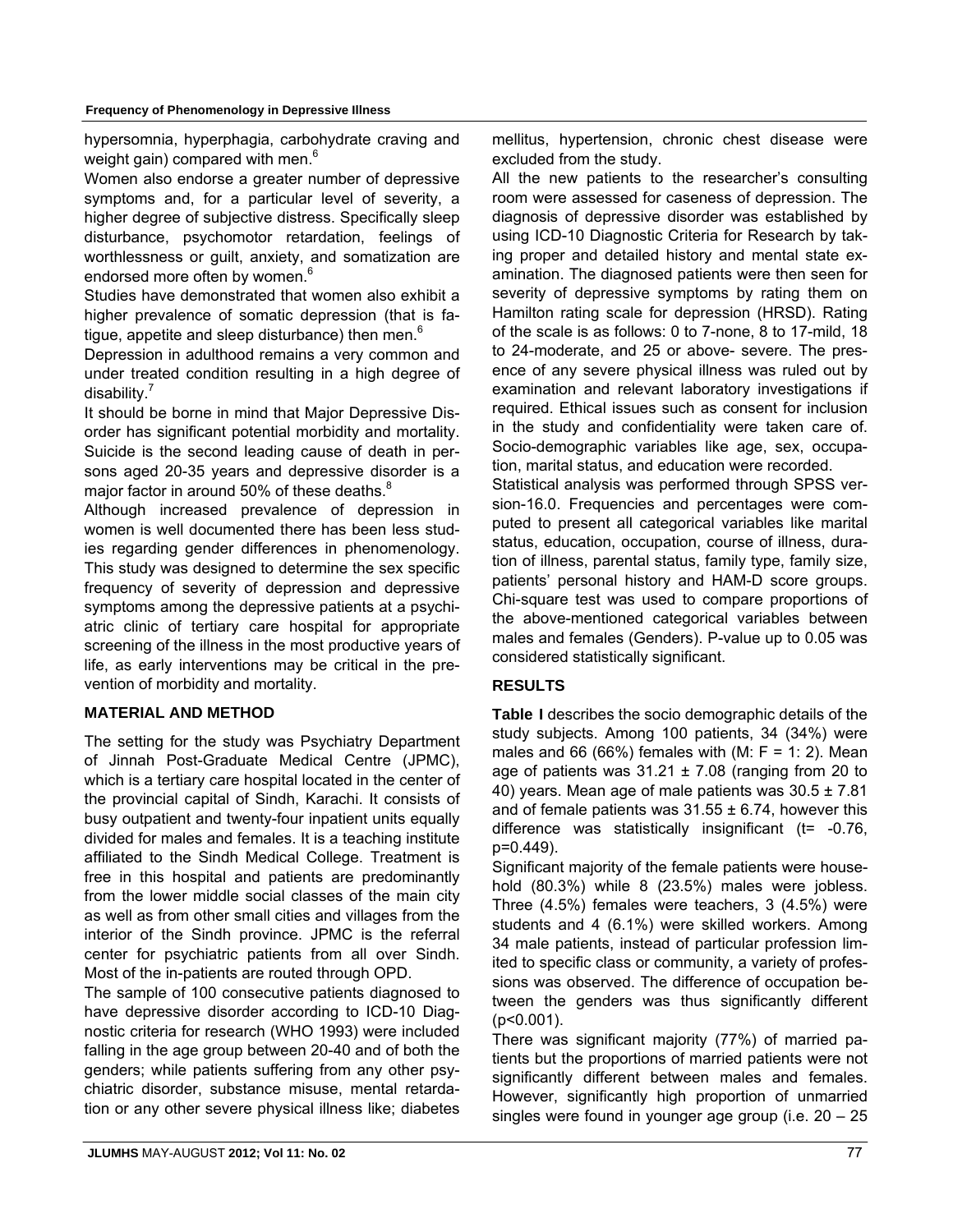years) while high proportion of married patients was found in higher age group (36 – 40 years).

Illiteracy rate was significantly higher in females than males (23.5% vs. 54.5%), but the proportion of graduates was almost equal in males and females (i.e. 11.8% and 12.1% respectively). However, the proportion of males having basic education was higher than females.

When the patients were asked about their parental status, majority (41%) had both parents alive while 23 patients had been deprived from both parents. However, parental status between the genders was statistically insignificant.

Family type and family size were evaluated among the patients. Forty-nine patients had nuclear families and 51 are living in joint families. The difference of family type between the genders was statistically insignificant (p=0.122). Vast majority (95%) of the patients had more than two siblings and its difference between male and female patients was statistically insignificant (p=0.771). Among 100 patients, 35 had not yet a single baby whereas 41 patients had more than 3 children. The family structure between the genders was statistically insignificant.

Mean score of Hamilton rating scale of depression (HAM-D) was computed 24.5±7.18 (ranging from 8 to 39). It was further classified and observed that proportion of female patients had HAM-D score towards high side (> 24) that was 56.1 vs. 44.1, however this difference of proportion was statistically insignificant (**Figure I**).

Majority (53%) of the patients in both males and females had duration of illness between 1 to 5 years followed by 27% less than 1 year, 11% between 6-10 years and 9% had more than 10 years of duration of illness. Duration of illness ranges from 2 weeks to 27 years. The difference of duration of illness between the genders was statistically insignificant (**Figure II**).

Regarding pattern of depressive symptoms as observed loss of interest was the commonest feeling that was reported by 90 patients, followed by fatigue in 89, feeling of weakness in 69, recurrent thoughts of death in 61, lack of reactivity in 51, guilt in 48 and indecisiveness in 47 patients. However, the difference in depressive symptoms between males and females was not statistically significant. Insomnia (E) was significantly high that was found in 87 patients, followed by insomnia (L) in 73 and insomnia (M) in 69 patients, however the difference of proportions between the genders was insignificant.

Psychic anxiety was the commonest patients' behav-

ior that was found in 87 patients followed by general somatic symptoms in 81, somatic anxiety in 80, hypochondriasis in 70, somatic symptoms (G. I. T) in 63, agitation in 44 and genital symptoms in 41 patients. Significantly high proportions in females was observed in somatic anxiety (p=0.006), somatic symptoms (p=0.001) and agitation (p=0.001).

Insight was the commonest state of mind that was reported by 95 patients followed by diurnal variation in 59, worse depression in the morning in 34, Obsessions symptoms in 28, depersonalization/ derealization in 24 and paranoid in 14 patients. However, the pattern of mental status between the genders was statistically insignificant.

Out of 100 patients, 33 had retardation. Insignificant difference between two males and females regarding the proportion of retardation was observed (32.4 vs. 33.3% respectively) as given in **Table II**.

| <b>Variables</b>                                                                                   | <b>Male</b><br>$(n = 34)$                   | <b>Female</b><br>$(n = 66)$                    | p-value |
|----------------------------------------------------------------------------------------------------|---------------------------------------------|------------------------------------------------|---------|
| Occupations<br>• Unemployed<br>• Skilled laborer<br>• Student                                      | 8(23.5)<br>24 (70.6)*<br>2(5.9)             | $53(80.3)^*$<br>10 (15.1)<br>3(4.6)            | < 0.001 |
| Marital status<br>• Unmarried<br>• Married<br>• Divorced<br>• Widowed                              | 10 (29.4)<br>24 (70.6)<br>0(0)<br>0(0)      | 10 (15.2)<br>53 (80.3)<br>2(3.0)<br>1(1.5)     | 0.251   |
| Family type<br>• Nuclear<br>$\bullet$ Joint                                                        | 13 (38.2)<br>21 (61.8)                      | 36 (54.5)<br>30 (45.5)                         | 0.122   |
| Number of siblings<br>• Two or less<br>• More than 2                                               | 02 (5.90)<br>32 (94.1)                      | 03 (4.50)<br>63 (95.5)                         | 0.771   |
| Number of children<br>$\bullet$ None<br>• $1 - 3$<br>$\bullet$ > 3                                 | 14 (41.2)<br>09 (26.5)<br>11 (32.3)         | 21 (31.8)<br>15 (22.7)<br>30 (45.5)            | 0.442   |
| Parental status<br>• Both parents alive<br>• Both died<br>• Mother alive<br>$\bullet$ Father alive | 17 (50.0)<br>6(17.6)<br>7(20.6)<br>4 (11.8) | 24 (36.4)<br>17 (25.8)<br>19 (28.8)<br>6(9.10) | 0.494   |

| TABLE I: SOCIO-DEMOGRAPHIC FEATURES OF         |
|------------------------------------------------|
| <b>DEPRESSIVE PATIENTS ACCORDING TO GENDER</b> |

Key: Values given in parentheses are percentages.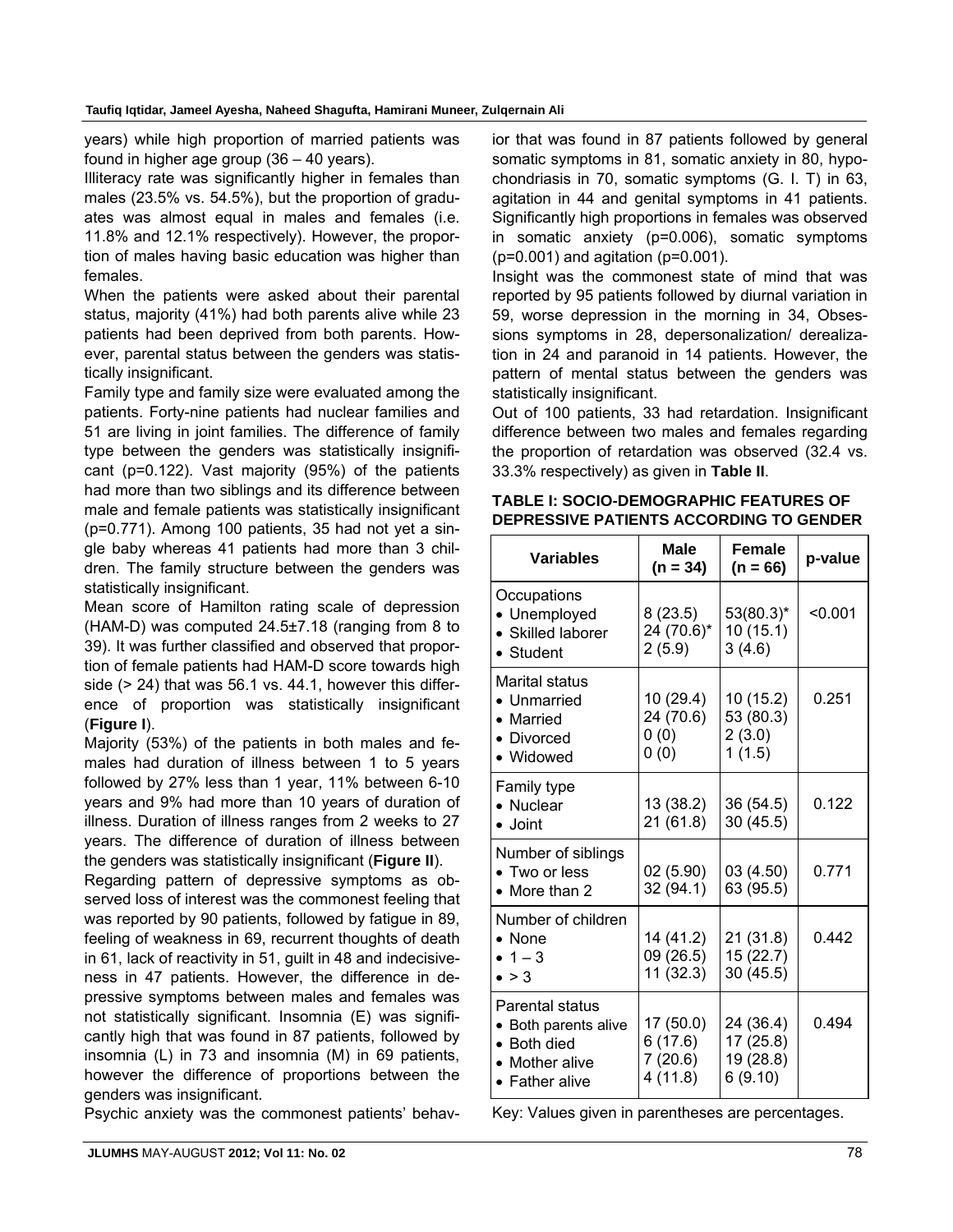#### **FIGURE I:**

#### **TOTAL SCORE OF HAMILTON RATING SCALE OF DEPRESSION ACCORDING TO GENDER**



#### Total Score of Hamilton Rating Scale (HAM-D)

Insignificant difference between two groups ( $\chi^2$ =1.78, p=0.410)

# Insignificant difference between genders ( $\chi^2$ =1.113, p=0.774)

Duration of illness (years)

# **TABLE II: OBSERVER RATED PROFILE OF DEPRESSIVE SYMPTOMS ACCORDING TO GENDER**

| <b>Variables</b>                                          | <b>Male</b><br>$(n = 34)$ | <b>Female</b><br>$(n = 66)$ | p-value |
|-----------------------------------------------------------|---------------------------|-----------------------------|---------|
| Loss of interest                                          | 28 (82.4)                 | 62 (93.9)                   | 0.085   |
| Fatigue                                                   | 28 (82.4)                 | 61 (92.4)                   | 0.127   |
| Feeling of worth-<br>lessness                             | 25 (73.5)                 | 44 (66.7)                   | 0.482   |
| Recurrent thoughts<br>of death                            | 17 (50.0)                 | 44 (66.7)                   | 0.106   |
| Lack of reactivity to<br>normally pleasur-<br>able events | 17 (50.0)                 | 34 (51.5)                   | 0.886   |
| Guilt                                                     | 18 (52.9)                 | 30(45.5)                    | 0.478   |
| Indecisiveness                                            | 15 (44.1)                 | 32(48.5)                    | 0.679   |
| Weight loss                                               | 09 (26.5)                 | 25 (37.9)                   | 0.254   |
| Insomnia (Early)                                          | 32 (94.1)                 | 55 (83.3)                   | 0.129   |
| Insomnia (Middle)                                         | 20 (58.8)                 | 49 (74.2)                   | 0.114   |
| Insomnia (Late)                                           | 24 (70.6)                 | 49 (74.2)                   | 0.697   |
| Psychic anxiety                                           | 29 (85.3)                 | 58 (87.9)                   | 0.716   |

| General somatic<br>symptoms         | 26 (76.5) | 55 (83.3)    | 0.407 |
|-------------------------------------|-----------|--------------|-------|
| Somatic anxiety                     | 22 (64.7) | 58(87.9)*    | 0.006 |
| Hypochondriasis                     | 26 (76.5) | 44 (66.7)    | 0.311 |
| Somatic symptoms<br>(G. I. T)       | 13 (38.2) | $50(75.8)^*$ | 0.001 |
| Agitation                           | 07 (20.6) | $37(56.1)^*$ | 0.001 |
| Genital symptoms                    | 14 (41.2) | 27 (40.9)    | 0.979 |
| Insight                             | 33 (97.1) | 62 (93.9)    | 0.659 |
| Diurnal variation                   | 20 (58.8) | 39 (59.1)    | 0.979 |
| Depression worse in<br>morning      | 13 (38.2) | 21 (31.8)    | 0.521 |
| Obsessions symp-<br>toms            | 9(26.5)   | 19 (28.8)    | 0.807 |
| Depersonalization/<br>Derealization | 5(14.7)   | 19 (28.8)    | 0.118 |
| Paranoid                            | 7(20.6)   | 7(10.6)      | 0.173 |
| Retardation                         | 11 (32.4) | 22 (33.3)    | 0.921 |

Key: Values given in parentheses are percentages. \*Shows statistical significant difference at p≤0.05.

**FIGURE II: COMPARISON OF DURATION OF ILLNESS (n=100)**

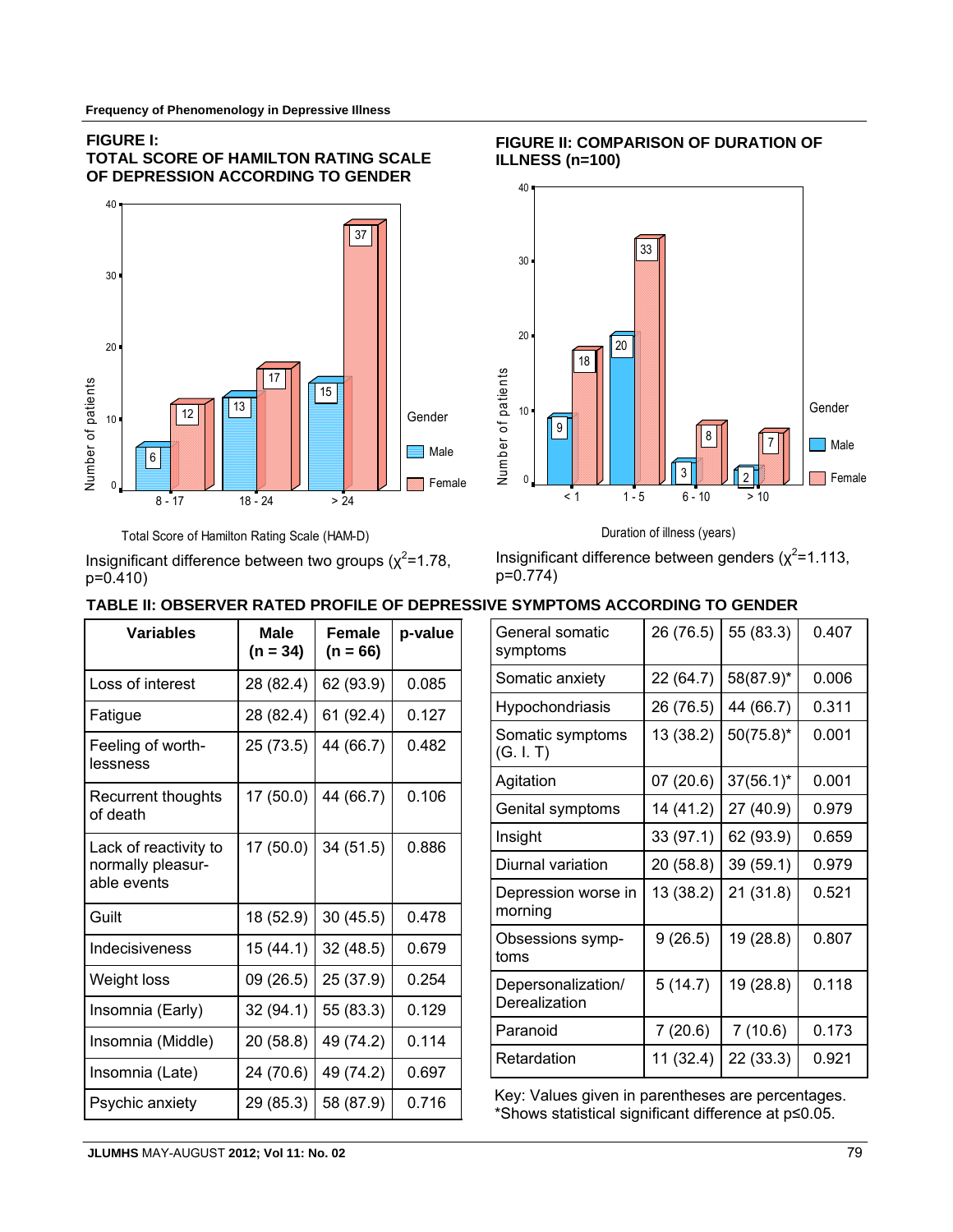# **DISCUSSION**

The current study designed to assess the phenomenology of depression with respect to gender. It is widely recognized that cultural variations may affect clinical presentations of depression. Culture specific symptoms may lead to under recognition or misidentification of psychological disorders.<sup>9</sup> Analysis of results has brought out many important findings. Some key findings and issues emerging out of this research are discussed here.

In the current study there were 34 males (34%) and 66 females (66%) with a M:F ratio 1:2 which is consistent with other studies.  $3, 6, 7, 10-12$ 

However some studies suggest that M:F ratio is  $1.5:3.1<sup>13</sup>$  The gender differences in prevalence and incidence rates of depression is one of the consistent findings in psychiatric epidemiology.<sup>14</sup> This gender difference is explained in various ways. From a psychological perspective two factors contribute to gender differences: interpersonal orientation and ruminations. Higher levels of these constructs are found in females and are associated with high rates of depression.<sup>15</sup> Gonadal hormones influence neurotransmitter functioning and circadian rhythms through both genomic and non genomic effects and contribute to personality features and coping responses to stress. A sharp increase in depression rates in females occur usually around mid puberty. A direct relationship between levels of gonadal hormones and negative effect has been reported.16

Activation of the hypothalamic-pituitary-adrenal axis, impaired negative feedback control and associated adrenal hypertrophy are mediators of the environmental influences on depression onset. The axis seems to be more reactive to stress in females than in males, possibly due to a modulating role of gonadal hormones. The gender difference can be explained in association with the influence of social roles, social status and gender differences in the ways of coping with stressful life events. Above all, gender bias within family may contribute to the higher recorded rates of depression in women.<sup>6</sup>

The age group most vulnerable in both the genders in the current study was 23-40 years with the mean age of 31.21 + 7.08 which is in conformity with other studi $es<sup>11</sup>$  but this finding could not be generalized since in this study adults only from 20-40 were included. Contrary to the finding Fombonne et al and Kovac et al suggested juvenile depression to be increasing in frequency.<sup>17,18</sup> On the other hand some studies suggest adolescent depression to be increasing in frequency.<sup>19</sup> In the present study family size were evaluated among 100 patients, 35 had yet not had a single baby, 41 patients had more than 3 children. This finding is consistent with aetiological model of depression reported by another study. $20$  Majority of the female patients were not working outside home (80.3%) that is were house wives having more than three children which is major risk factor in the development of depression as shown in studies.<sup>20</sup>

Regarding marital status findings of the current study revealed that majority (77%) of the patients were married but the proportion of married patients were not significantly different between male and females. Results of the current study are not consistent with another study who recognized that unmarried are more exposed than the married to emotional problems.<sup>15</sup> Other study also show consistency that people with spouses are more likely to enjoy psychological wellbeing than those without.<sup>21</sup>

It is difficult to compare with other studies because of the confoundability of marriage and having young children. Studies have suggested that marriage does not seem to be a risk factor for depression in females by itself but because of the association with the risk factor of children.<sup>10</sup>

Illiteracy rate was significantly higher among patient (44%), which in turn was even higher in females than males (23% vs. 54.5%). This result is consistent with the study suggesting that awareness plays a protective role for depressive symptoms and also demonstrating increased risk of persistent depression after one year in women compared with men having less than ten years of education.<sup>6</sup>

The role of marriage, parity, and educational level in the etiology of depressive illness in women has been explored in detail. Costello and colleagues studied the association between depression and educational history, marital status, child rearing, or employment. Results showed that women who were mothers and still in their first marriage (that is married with children) were somewhat healthier and happier than others. However women in the high school education, even when married with children were at a four-fold risk for depression compared to college educated women. Among those with high school education or less employment outside of the home significantly reduced the risk for depression. Employment did not further reduce the risk for depression for college-educated women who were married with children. Single mothers appeared to have approximately two fold greater risk for depression than married mothers which may be influenced by the increased likelihood for single mothers to be in financial hardship.<sup>6</sup>

One of the cross cultural longitudinal studies showed that urban/rural and male/female differences in prevalence of depressive disorders are likely to be related to different exposure to life events of different levels of social support networks. Highly educated women who have studied certain professional courses before mar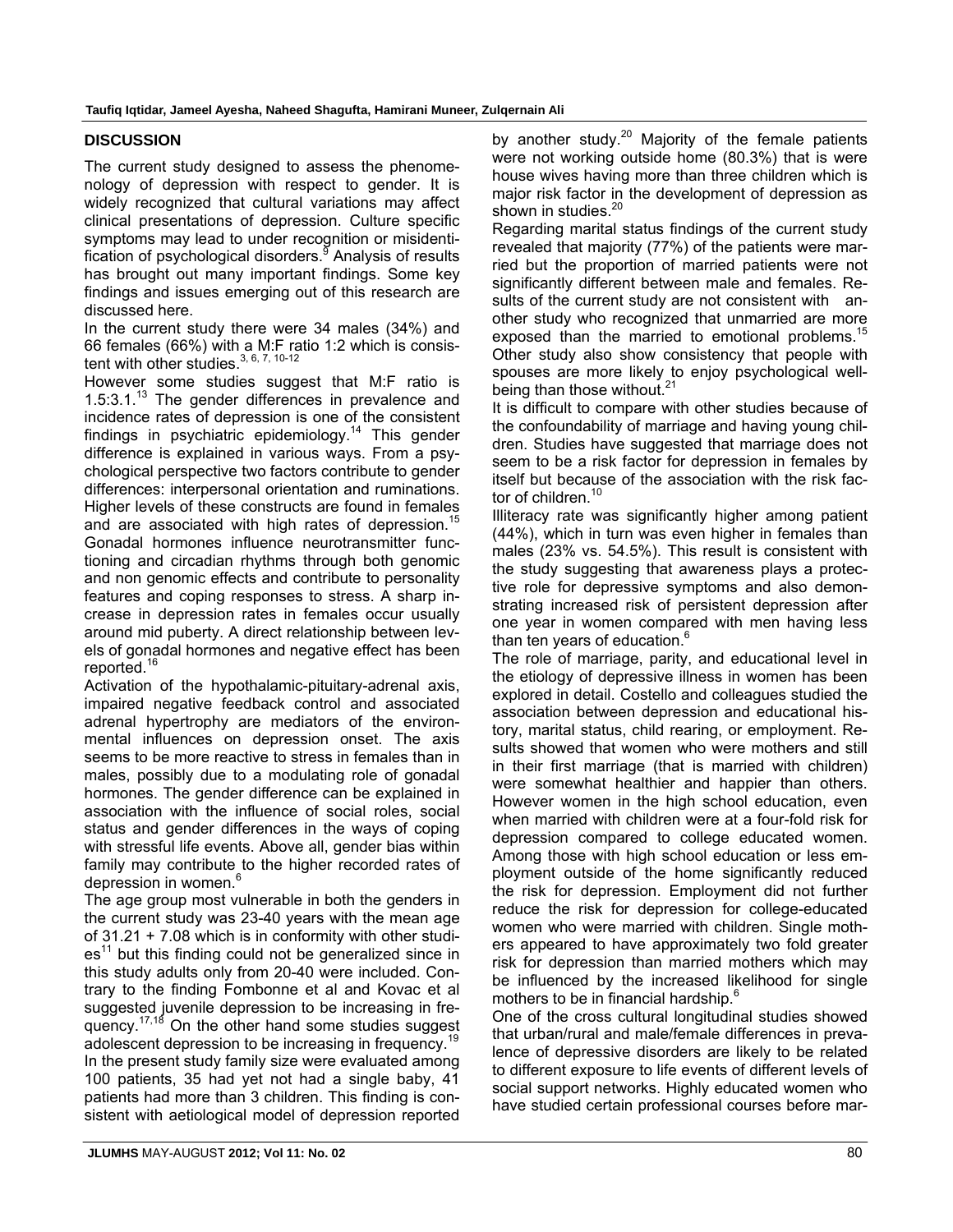riage could not use their qualification and skills after marriage. Their role is mainly limited to household chores. These women may have been depressed as they feel useless and likely to develop low self esteem. $^{22}$ 

Findings of the current study regarding parental status suggested that majority (41%) had both parents alive while 23 patients had been deprived from both the parents. However parental status between the genders was not significant. However in a study it was found that early parental loss was significantly more common among the depressed patients.<sup>20</sup> Difference is possibly due to difference in sample selection and study design.

Regarding course and length of episode current research indicates there is no significant difference in relation with gender, findings are controversial. However some studies report higher rates of first onset depression in females rather than greater number or longer duration of episodes.<sup>16</sup> Others show a female preponderance in recurrent and chronic depression.<sup>23</sup>

In the present study the distribution of severity on HAM-D was similar for both male and female. This finding is consistent with other studies on clinical sample. However, studies on the community sample regarding chronic depressive patients suggest that women reported greater severity than men.<sup>1</sup>

In this study the phenomenology in descending order of presentation regarding psychological complaints is: feeling sad, excessive thoughts and feeling like crying all the time, suffocation (Ghabrahat), excessive anger, excessive worries, irritability, don't feel like talking to anybody, don't feel like doing anything. Other psychological complaints were dizziness, excessive fear, and hopelessness, feel like killing myself, lack of confidence, laziness, and want to stay alone.

Feeling sad or staying upset was the most common psychological complaint. Casey et al reported those with depressive illness used the term 'a weight', 'a cloud', 'a darkness' in an attempt to capture the most exact emotional feeling. $24$  Another study showed that depression even influenced perception.<sup>25</sup> The phenomenon of "I feel like killing myself" as found in the current study is consistent with previous studies. Depression was regarded as a final common pathway leading to suicide. The authors imply depression the emotion of hopelessness, which arises from feeling defeated in life with feeling closed in with no possible escape or rescue.<sup>25</sup>

When males and females were compared for psychological complaints, in males significant complaints were hopelessness and lack of confidence, while significantly higher proportion of female patients' complaint of irritability and feeling like crying all the time. Contradictory to the present study where more women than men complaint of irritability Kovacs et al reported that girls were more likely to experience irritability during their mid teens and less so as they got older, whereas about two thirds of the boys were consistently irritable during depressive episodes.<sup>18</sup>

Among the somatic complaints headache was the most frequent complaint followed by lack of sleep, heavy head, palpitations and painful tense shoulder muscles, numb mind and dizziness. Relationship between number of somatic symptoms and presence of depressive disorders.<sup>26</sup>

The phenomenology reported in the current study is in line with another study that compared the somatic symptoms in old age depression with young adults and found that younger depressives frequently reported head hot and burning, heavy head, head about to burst, stomach fluttering, stomach burning, indigestion, nausea, excessive wind or gas, and they were also more constipated. The younger age depression was characterized by symptoms of palpitations, weak or sinking heart, sweating palms, sweating a lot, hands and feet cold, giddy or dizzy feeling, skin burning, feeling of heat inside body and tingling all over the body. The youngster were more likely to express low back trouble, leg pains, tired most of the times, whole body heavy, and frequency of micturition. They also had reported more chest pressure and marked chest pain.<sup>27</sup>

The reason of presentation of psychological distress in the form of bodily symptoms could be, the emphasis upon and rewards occurring from bodily symptoms in childhood and in many cultures patients often selectively complaint about physical symptoms to minimize the mood disorder and cognitive aspects of depression. Somatization in other words is a coping mechanism that protects an individual for a time from psychological pain. As a method of expression of emotion it is frequently reported in trans-cultural studies especially in the Indian subcontinent.<sup>25</sup>

When males and females were compared for somatic complaints there were none significantly higher in males than female patients but the proportion of headache was significantly higher in females than males followed by burning and painful eyes. Somatic symptoms are a very common mode of expression of underlying psychological distress in our society especially in lower socio economic class and female population.<sup>28</sup> This might be due to the cultural and social factors, which determine the health seeking behavior. Women having psychological symptoms are paid less attention and are considered magic spell 'Asar' and taken to 'Moulvis' or 'Pirs' (Priests or traditional healers). However if they have physical complaints it is taken seriously and homeopaths or doctors are consulted.<sup>29</sup>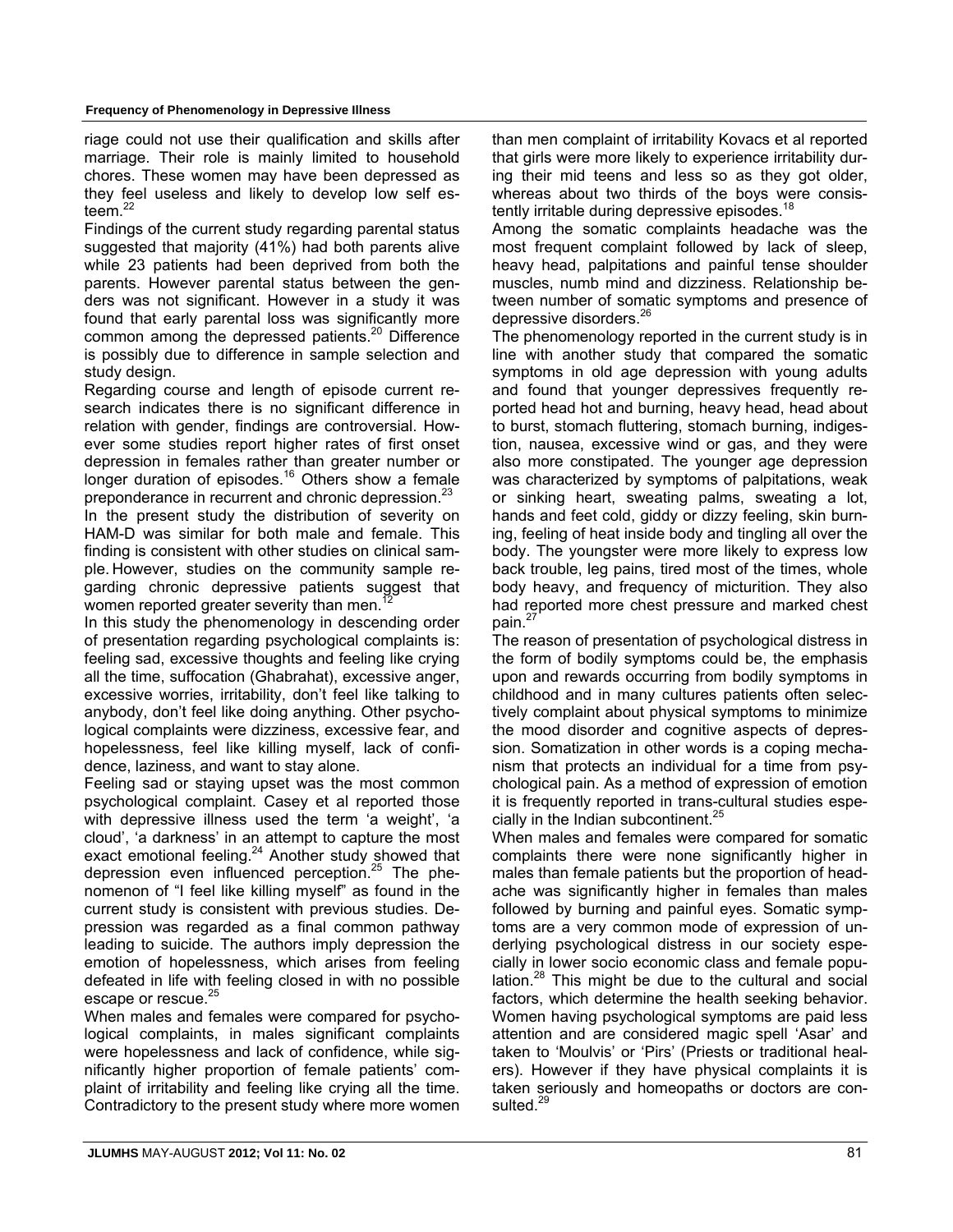Complaining of emotional dysphoria in terms of somatic symptoms may reflect the limitation of the family in paying attention and of doctors in listening to the complaints other than physical.

Limitations of the study are the following for which reason the results should be generalized with caution:

The current study has limitations involving self selection, that is, the study population is composed of individuals who voluntarily come for treatment.

Patients were studied in a hospital setting; there may a different presentation in community setting/General practice.

These findings could not be generalized because of the sample selection bias.

# **CONCLUSION**

In this study no evidence that the presentation of depressive symptoms differs by gender was found.

## **REFERENCES**

- 1. Iwata N, Turner RJ, Lloyd DA. Race/ethnicity and depressive symptoms in community-dwelling young adults: a differential item functioning analysis. Psychiatry Res 2002; 110: 281-9.
- 2. Naqvi HA. Depression in primary care: clinical epidemiology & clinical decision analysis - an analytical review. J Pak Psychiatr Soc 2006; 3: 6- 11.
- 3. Lopez JF. The neurobiology of depression [online] 2007 [cited 2007 June 11]. Available at: URL:http://www.thedoctorwillseeyounow.com/ articles/behavior/depressn\_5/
- 4. Kiani IS, Ahmed A, Mehmood F. Anxiety and depression presenting to a general medical clinic. J Surg Pak 2004; 9: 27-31.
- 5. Gadit AA. Economic burden of depression in Pakistan (editorial). J Pak Med Assoc 2004; 54: 43-4.
- 6. Sloan DM, Kornstein SG. Gender differences in depression and response to antidepressant treatment. Psychiatr Clin North Am 2003; 26: 581- 94.
- 7. Ebmeier KP, Donaghey C, Steele JD. Recent developments and current controversies in depression. Lancet 2006; 367: 153-67.
- 8. Bipolar illness. In: Semple D, Smyth R, Burns J, Darjee R, Mclntosh A. Oxford handbook of psychiatry. New York: Oxford University Press 2005; 299-335.
- 9. Kirmayer LJ. Cultural variations in the clinical presentation of depression and anxiety: implications for diagnosis and treatment. J Clin Psychiatry 2001; 62 Suppl 13: 22-8.
- 10. Lucht M, Schaub RT, Meyer C, Hapke U, Rumpft HJ, Bartels T, et al. Gender differences in unipolar depression: a general population survey of adults

between age 18 to 64 of German nationality. J Affect Disord 2003; 77: 203-11.

- 11. Baummgart EP, Oliver JM. Sex-ratio and gender differences in depression in an unselected adult population. J Clin Psychol 1981; 37: 570-4.
- 12. Hildebrandt MG, Stage KB, Kragh-Soerensen P. Gender and depression: a study of severity and symptomatology of depressive disorders (ICD- 10) in general practice. Acta Psychiatr Scand 2003; 107: 197-202.
- 13. Brommelhoff JA, Conway K, Merikangas K, Levy BR. Higher rates of depression in women: role of gender bias within the family. J Womens Health (Larchmt) 2004; 13: 69-76.
- 14. Bogner HR, Gallo JJ. Are higher rates of depression in women accounted for by differential symptom reporting? Soc Psychiatry Psychiatr Epidemiol 2004; 39: 126-32.
- 15. Goodwin RD, Gotlib IH. Gender differences in depression: the role of personality factors. Psychiatry Res 2004; 126: 135-42.
- 16. Piccinelli M, Wilkinson G. Gender differences in depression. Critical review. Br J Psychiatry 2000; 177: 486-92.
- 17. Fombonne E, Wostear G, Cooper V, Harrington R, Rutter M. The Maudsley long-term follow-up of child and adolescent depression. Br J Psychiatry 2001; 179: 210-7.
- 18. Kovacs M, Obrosky DS, Sherrill J. Developmental changes in the phenomenology of depression in girls compared to boys from childhood onwards. J Affect Disord 2003; 74: 33-48.
- 19. Aalto-Setala T, Marttunen M, Tuulio-Henriksson A, Poikolainen K, Lonnqvist J. Psychiatric treatment seeking and psychosocial impairment among young adults with depression. J Affect Disord 2002; 70: 35-47.
- 20. Campbell EA, Cope SJ, Teasdale JD.SOCIAL Factors and Affective Disorder: An Investigation of Brown and Harris's Model.Br J Psych 1983; 143:548-553.
- 21. Pearlin LI, Johnson JS. Marital status, life-strains and depression. Am Sociol Rev 1977; 42: 704-15.
- 22. Niaz U, Hassan S. The psychosocial factors for depression in upper and upper-middle class urban women of Karachi. J Pak Psychiatr Soc 2005; 2: 76-9.
- 23. Zisook S, Rush AJ, Lesser I, Wisniewski SR, Trivedi M, Husain MM, et al. Preadult onset vs. adult onset of major depressive disorder: a replication study. Acta psychiatr Scand 2007; 115: 196 -205.
- 24. Casey P, Kelly B. 3<sup>rd</sup> ed. London: Royal College of Psychiatrists 2007; 65-74.